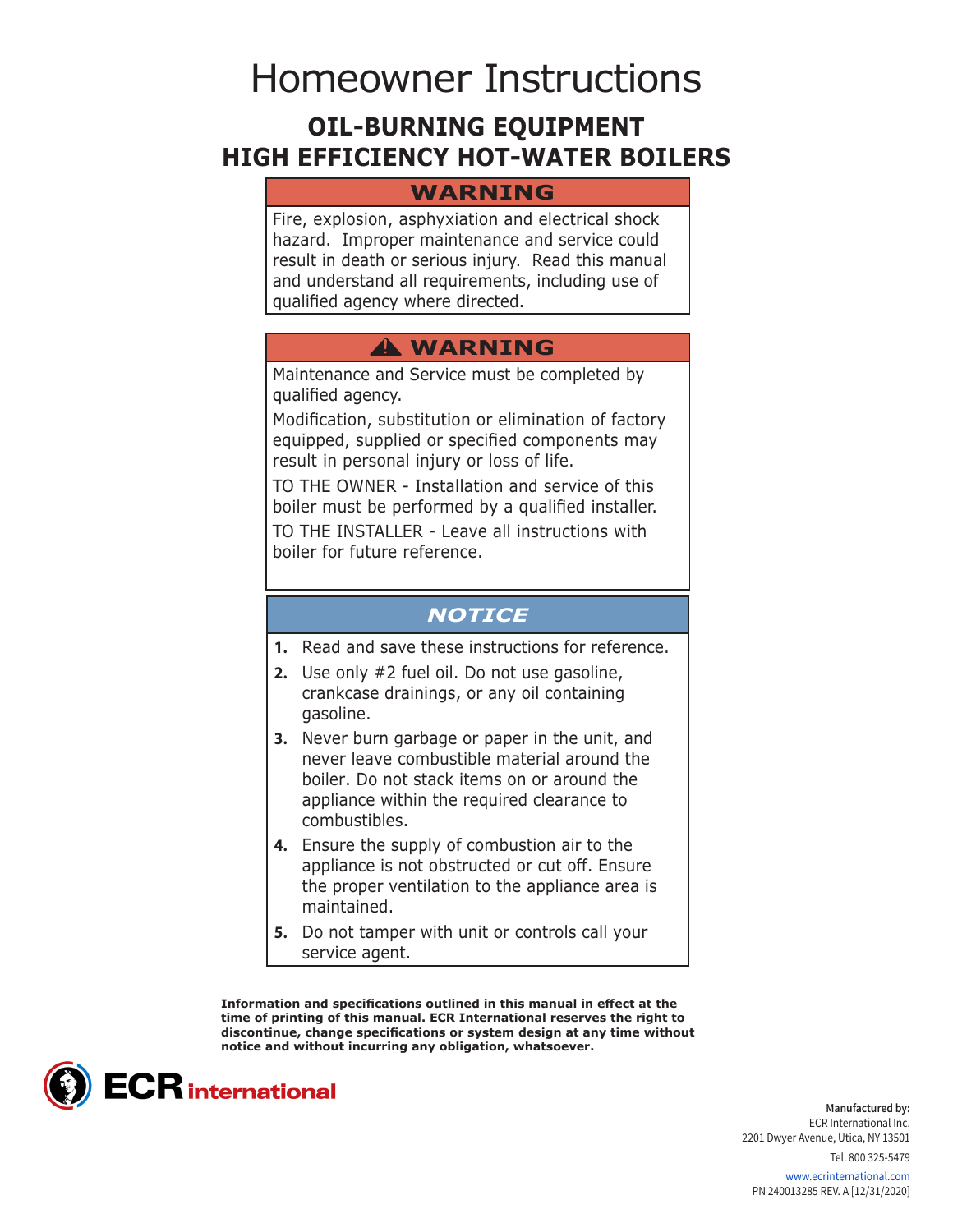# **WARNING !**

Fire, Explosion, Asphyxiation, Electrical shock hazard! Flooding will result in damages such as electrical problems, corrosion, inoperative parts, mold and other unforeseen issues which can occur over time. Any equipment determined by a professional as damaged by a flood, defined as excess of water or other liquid, shall be replaced. Failure to follow these directions will result in a Hazardous Situation.

# **WARNING !**

- Do not set combustion visually.
- Do not start burner unless all clean-out doors are secured in place.
- Do not attempt to start burner when excess oil has accumulated, when unit is full of vapor, or when combustion chamber is very hot.

## **Boiler Start-Up Information**

- Have a qualified service technician perform the startup procedures. Refer to boiler Installation, Operation & Maintenance Manual for full details.
- Instruments are the only reliable method to determine proper combustion adjustments. An improperly adjusted burner causes soot and high fuel bills due to incomplete combustion of fuel oil. This may require excessive boiler maintenance, service costs, and in some instances, house cleaning or redecorating.
- ¼" NPT plug is provided in burner swing door to take draft readings in combustion chamber.
- Chimney vent only, does not apply to direct vent boilers. ¼" diameter hole is required in the flue pipe between boiler and barometric damper (if used) to take draft,  $CO<sub>2</sub>$ , smoke and temperature readings.
- Adjust air shutter on oil burner to obtain "trace" of smoke. Measure CO<sub>2</sub> at this point. Increase air adjustment to lower  $C\overline{O}_2$  by one-half (1/2) percent to one (1) percent.
- Verify zero (0) smoke and correct draft is obtained for installed unit. Reference boiler Installation, Operation & Maintenance Manual for correct draft settings. If proper draft can not be maintained, changes and/or modifications may be required in venting or chimney.

# **Restarting after Ignition Failure (Lockout***)*

*Beckett Oil Burners:*

- Soft lockout is indicated by flashing red status light on oil burner primary control. The reset button may be pressed and released to reset the control. If there is a call for heat the burner will restart.
- If control continues to lockout without a satisfied call for heat, or fails motor relay check, control enters Hard Lockout.
- Hard Lockout is indicated by red status light illuminating continuously. Contact qualified service technician to reset a hard lockout.

#### *Riello Oil Burners:*

- Lockout is indicated by red reset button illuminating on oil burner primary control. Press and release red reset button ONCE to reset the control. If there is call for heat burner will start.
- Burner goes into lockout second time, or fails to operate after reset button is pushed, contact qualified service technician to service boiler.

#### *Carlin Oil Burners:*

- If lockout occurs, the oil burner primary control screen turns on, fault icon flashes and fault message is displayed on the screen.
- To reset from lockout, push in and hold the red reset button for 1 second, then release. If there is a call for heat, the burner will restart.
- NOTE: Recycling power to the control will not reset it from lockout condition.
- If control locks out 3 times during a single call for heat, Latch-Up will be displayed on the screen.
- Contact a qualified service technician to reset a latchup.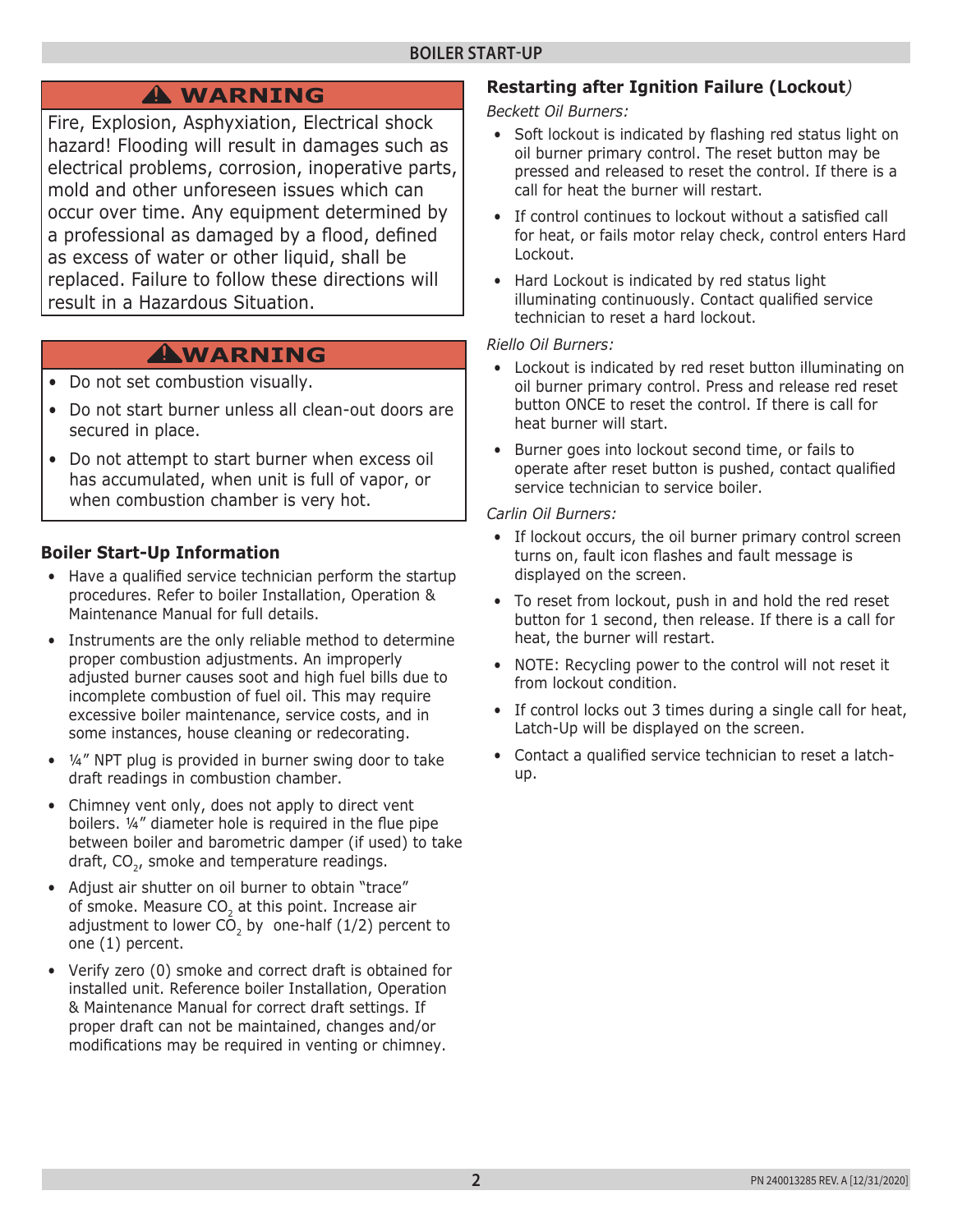### **General Maintenance During Operation**

- Have a qualified service technician perform preventive maintenance prior to heating season.
- Preventive maintenance of oil fired boiler reduces operating costs.
- Boiler and vent pipe should be inspected for accumulation of soot or scale deposits periodically but a least once every year before start of the heating season. When soot is present on the section walls of the flue ways, improper combustion will result, causing additional sooting and scaling until flue ways are completely closed.
- Boiler installer should have provided an emergency power isolation switch located within 5 feet of the boiler.

# **WARNING !**

Electrical shock hazard. Disconnect power to boiler with emergency power isolation switch when servicing boiler. Failure to do so could result in death or serious injury.

## **Oil Burner Maintenance**

Have a qualified service technician perform oil burner maintenance.

- **1.** Oil Burner Motor Add two-three drops of nondetergent electric motor oil to each cup located at front and rear of motor is so equipped. Excessive oiling will shorten life expectancy of motor.
- **2.** Fuel Filter Replace to prevent contaminated fuel from reaching nozzle. A partially blocked fuel filter can lead to premature failure of the fuel pump.
- **3.** Fuel Pump Replace pump screen and clean pump to maintain reliable fuel delivery to nozzle.
- **4.** Ignition Electrodes Clean and adjust per manufacturer's recommendations, to maintain reliable ignition of the oil.
- **5.** Nozzle Replace annually to maintain safer and reliable combustion efficiency.
- **6.** Fan and Blower Housing Keep clean, and free of dirt, lint and oil to maintain proper air fuel requires to burn.

#### **Boiler Cleaning Instructions**

- Have a qualified service technician perform cleaning.
- Shut off all electrical power to boiler/burner and shut off fuel supply.
- Remove 4 bolts for access to combustion chamber. If boiler is equipped with flexible fuel lines, swing door open.
- Remove vent connector.
- Remove baffles for cleaning. 4,5,6 section boilers are factory equipped with pair of baffles installed in third pass (two inner flueways).
- Clean 3rd pass insert 2" diameter x 42" long wire or fiber bristle brush into each of the two 3rd passes. Using long strokes, push brush all the way through the boiler until brush has exited the smoke box opening. Pull the brush all the way forward until it exits the front of the boiler. Continue this operation for the entire length of flue way until clean. Repeat operation in other 3rd pass flue way.
- Clean 2nd pass insert 2" diameter x 42" long wire or fiber bristle brush into each of the two 2nd passes. Using long strokes, push brush all the way through the boiler until brush hits back wall of reversing chamber. Pull the brush all the way forward until it exits the front of the boiler. Continue this operation for the entire length of flue way until clean. Repeat operation in other 2nd pass flue way.
- Vacuum loose debris in bottom of combustion chamber and smoke box.
- See Installation, Operation & Maintenance Manual for more information.

## **Shutting Down The Boiler for Extended Periods of Time**

## *NOTICE*

Keep oil supply valve shut Off if burner is shut down for extended period of time.

- Turn off electrical power to boiler using field installed fused disconnect switch if boiler is shut down for extended period.
- When restarting boiler from extended shut-down, follow Operating Instructions in the Installation, Operation & Maintenance Manual.